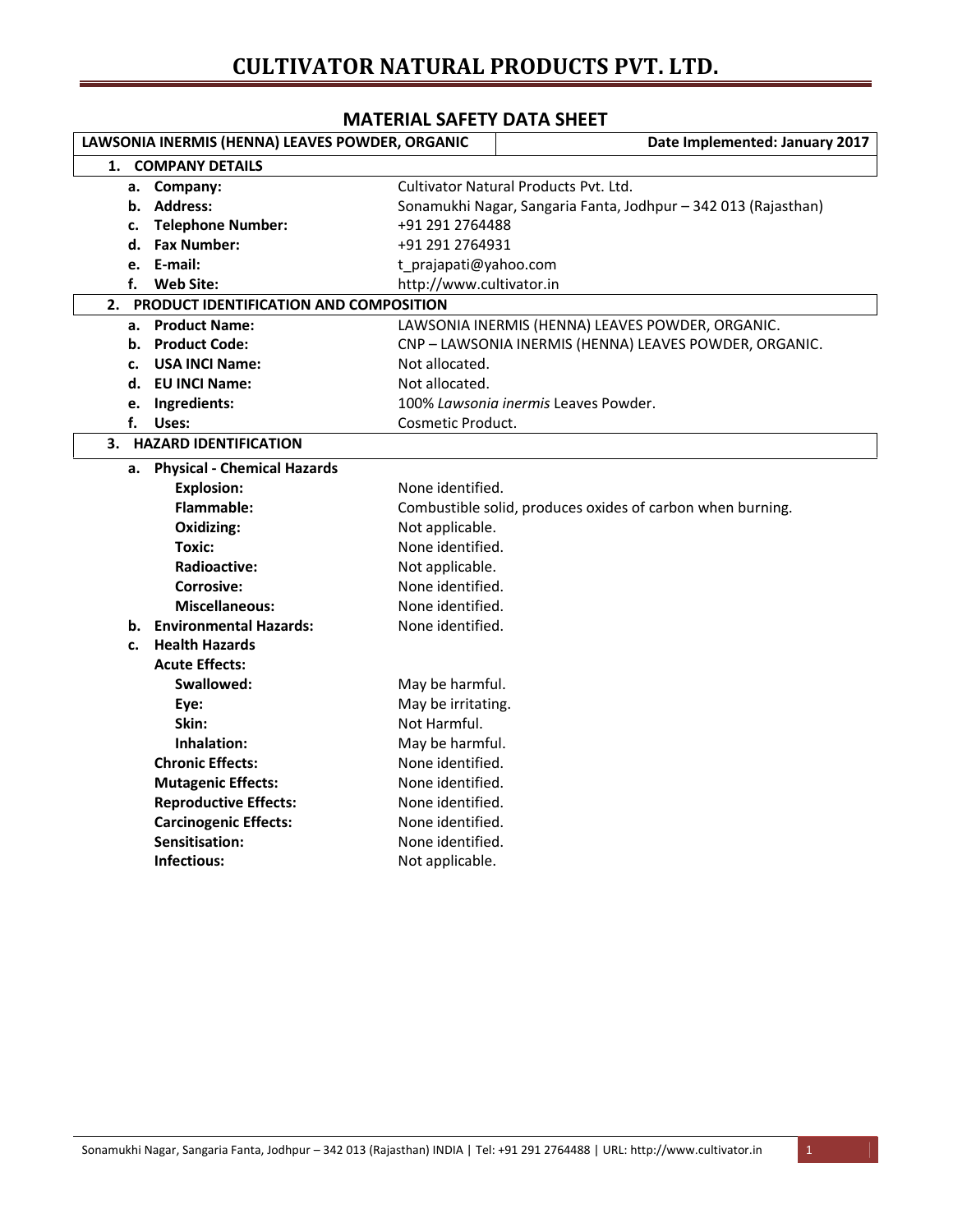## **CULTIVATOR NATURAL PRODUCTS PVT. LTD.**

|    | 4. FIRST AID                                       |                                                                                                                                                                                                                                                                                                                                                                                                                                                                                                                            |
|----|----------------------------------------------------|----------------------------------------------------------------------------------------------------------------------------------------------------------------------------------------------------------------------------------------------------------------------------------------------------------------------------------------------------------------------------------------------------------------------------------------------------------------------------------------------------------------------------|
|    | a. Eye Contact:                                    | Flush immediately with clean water for at least 15 minutes. Ensure<br>irrigation under eyelids. Do not try to remove contact lenses unless<br>trained. Contact a physician as necessary.                                                                                                                                                                                                                                                                                                                                   |
|    | b. Skin Contact:                                   | Remove any contaminated clothing and footwear. Clean before re-use.<br>Wash affected areas thoroughly with soap and water for at least 15<br>minutes. Contact a physician as necessary.                                                                                                                                                                                                                                                                                                                                    |
| c. | Inhalation:                                        | Remove from the exposure to fresh air. If breathing has stopped,<br>administer artificial respiration and oxygen if available. Contact a<br>physician as necessary.                                                                                                                                                                                                                                                                                                                                                        |
|    | d. Ingestion:                                      | Do Not induce vomiting. Wash out mouth with water and give water<br>slowly to dilute [as much as casualty can comfortably drink] provided<br>person is conscious. Never give liquid to a person showing signs of<br>sleepy or with reduced awareness; i.e. becoming<br>being<br>unconsciousness. Contact a physician or local poison control centre<br>immediately. If vomiting occurs, lean patient forward or place on left<br>side [head-down position, if possible] to maintain open airway and<br>prevent aspiration. |
|    | e. Advice to Doctor:                               | Treat symptomatically. Note the nature of this product.                                                                                                                                                                                                                                                                                                                                                                                                                                                                    |
|    | 5. FIRE FIGHTING MEASURES                          |                                                                                                                                                                                                                                                                                                                                                                                                                                                                                                                            |
|    | a. Extinguishing Media:                            | Water Spray; Carbon Dioxide; Dry Chemical; Universal-Type Foam.                                                                                                                                                                                                                                                                                                                                                                                                                                                            |
|    | b. Unsuitable Extinguishing Media:                 | None established.                                                                                                                                                                                                                                                                                                                                                                                                                                                                                                          |
|    | c. Unusual Fire fighting Hazards:                  | None identified.                                                                                                                                                                                                                                                                                                                                                                                                                                                                                                           |
|    | d. Special Procedures:<br>e. Protective Equipment: | Determine the need to evacuate or isolate the area according to your<br>local emergency plan.<br>Self-contained breathing apparatus and protective clothing should be                                                                                                                                                                                                                                                                                                                                                      |
| f. | <b>Combustion Products:</b>                        | worn when fighting fires involving essential oils or chemicals.<br>Oxides of carbon.                                                                                                                                                                                                                                                                                                                                                                                                                                       |
|    | <b>6. ACCIDENTAL RELEASE MEASURES</b>              |                                                                                                                                                                                                                                                                                                                                                                                                                                                                                                                            |
|    | a. Personal Precautions:                           | Use of self-contained breathing apparatus is recommended for any                                                                                                                                                                                                                                                                                                                                                                                                                                                           |
|    |                                                    | major chemical spill.                                                                                                                                                                                                                                                                                                                                                                                                                                                                                                      |
|    | b. Safety Precautions:                             | Eliminate all ignition sources. Ventilate area. Determine the need to<br>evacuate or isolate the area according to your local emergency plan;                                                                                                                                                                                                                                                                                                                                                                              |
|    | c. Environmental Precautions:                      | Keep away from drains, surface and ground water. Report spills to<br>appropriate Authorities if required.                                                                                                                                                                                                                                                                                                                                                                                                                  |
|    | d. Methods For Cleaning Up:                        | Contain spill and recover free product. Absorb remainder on vermiculite<br>or other suitable absorbent material. Wipe small spills with cloth. Clean<br>with hot water and detergent. Refer also to Section 13. for disposal                                                                                                                                                                                                                                                                                               |
|    |                                                    | procedures.                                                                                                                                                                                                                                                                                                                                                                                                                                                                                                                |
| 7. | SAFE HANDLING AND STORAGE INFORMATION              |                                                                                                                                                                                                                                                                                                                                                                                                                                                                                                                            |
|    | a. Handling:                                       | Avoid inhalation and contact with skin and eyes. Good personal hygiene<br>practices should be used. Wash after any contact, before breaks and<br>meals, and at the end of the work period. Contaminated clothing and<br>shoes should be cleaned before re-use.                                                                                                                                                                                                                                                             |
|    | b. Storage:                                        | Not a hazardous material. Not a Scheduled Poison. Containers should<br>be kept closed in order to minimise contamination. Store in a cool, dry,<br>well ventilated place protected from light. Keep from extreme heat and<br>from freezing conditions and away from all sources of ignition.                                                                                                                                                                                                                               |
| c. | <b>Unsuitable Packaging Materials:</b>             | None established.                                                                                                                                                                                                                                                                                                                                                                                                                                                                                                          |
| d. | <b>Special Procedures:</b>                         | None established.                                                                                                                                                                                                                                                                                                                                                                                                                                                                                                          |
|    |                                                    |                                                                                                                                                                                                                                                                                                                                                                                                                                                                                                                            |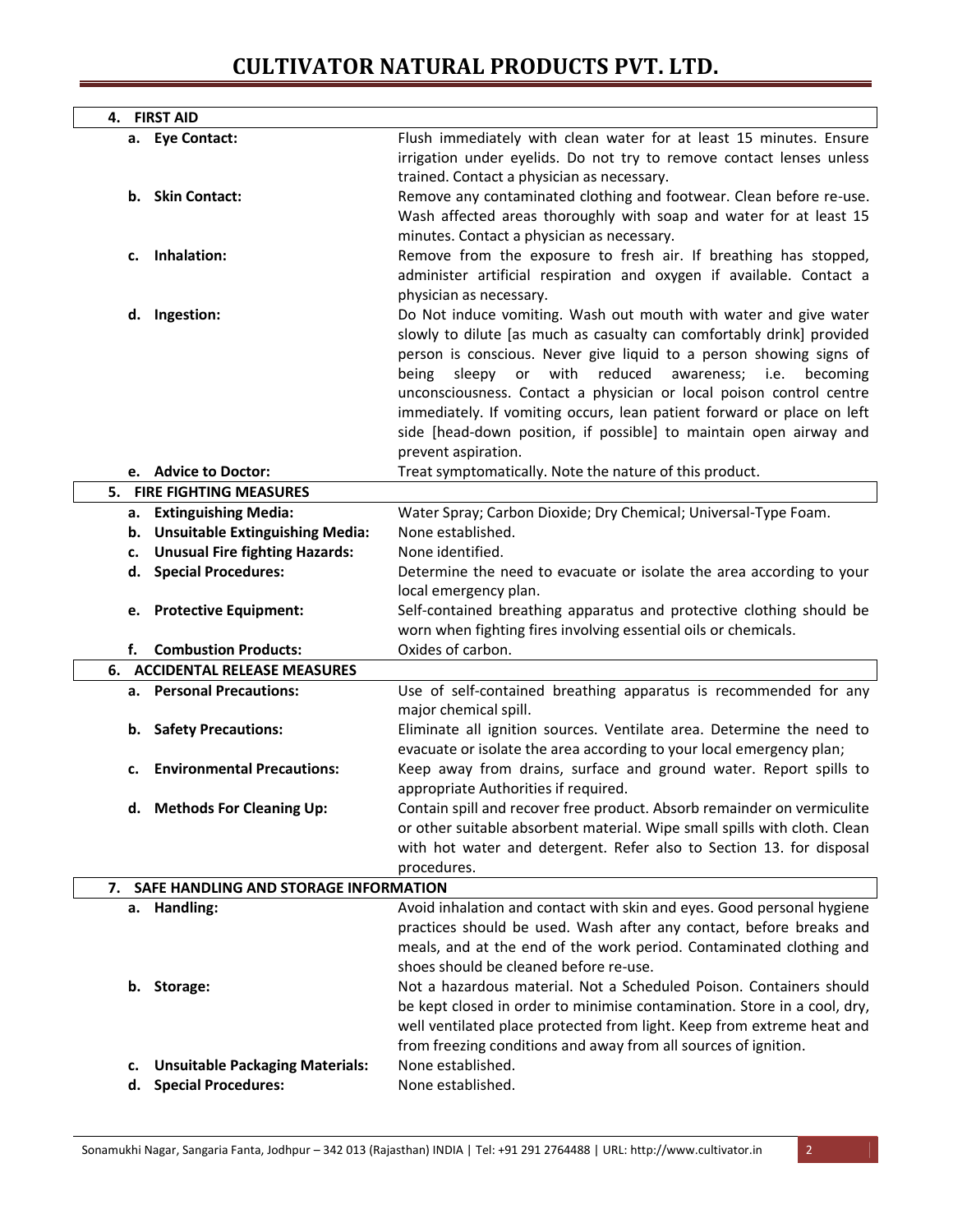## **CULTIVATOR NATURAL PRODUCTS PVT. LTD.**

|    | 8. EXPOSURE CONTROLS AND PERSONAL PROTECTION |                                                                                                              |
|----|----------------------------------------------|--------------------------------------------------------------------------------------------------------------|
|    | a. Respiratory Protection:                   | None generally required. Use NIOSH approved respirator in confined<br>areas or if ventilation is inadequate. |
|    | b. Ventilation Protection:                   | Ensure adequate ventilation to keep exposure levels to a minimum.<br>General exhaust is recommended.         |
|    | c. Eye Protection:                           | Using goggles or face shield is recommended.                                                                 |
|    | d. Protective Gloves:                        | Using chemical resistant gloves is recommended.                                                              |
|    | e. Protective Clothing:                      | Using chemical resistant clothing is recommended.                                                            |
|    | <b>Protective Equipment:</b>                 | An eyewash fountain and / or safety shower should be available in the<br>work area.                          |
| g. | <b>Special Engineering Controls:</b>         | None established.                                                                                            |
|    | h. Other Personal Protection:                | As required.                                                                                                 |

| 9.          | PHYSICAL AND CHEMICAL PROPERTIES    |                                                                          |
|-------------|-------------------------------------|--------------------------------------------------------------------------|
| <b>TEST</b> |                                     | <b>SPECIFICATION</b>                                                     |
|             | a. Appearance:                      | Light Green                                                              |
|             | b. Odour:                           | Characteristic                                                           |
|             | <b>Odour Threshold:</b>             | Not available.                                                           |
| c.          | <b>Bulk Density:</b>                | $0.27$ gm/ml.                                                            |
| d.          | <b>Refractive Index:</b>            | Not applicable.                                                          |
| е.          | <b>Optical Rotation:</b>            | Not applicable.                                                          |
| f.          | pH:                                 | Not available.                                                           |
| g.          | Solubility:                         | Dispersible in vegetable oils                                            |
| h.          | <b>Solubility in Water:</b>         | Dispersible                                                              |
| i.          | <b>Flash Point:</b>                 | Not available.                                                           |
| j.          | Flammability Limits [as % v/v in    |                                                                          |
|             | Air]                                |                                                                          |
|             | <b>Lower Explosion Limit:</b>       | Not available.                                                           |
|             | <b>Upper Explosion Limit:</b>       | Not available.                                                           |
|             | k. Auto ignition Temperature:       | Not available.                                                           |
| ı.          | <b>Melting Point:</b>               | Not available.                                                           |
| m.          | <b>Boiling Point:</b>               | Not available.                                                           |
| n.          | <b>Vapour Pressure:</b>             | Not available.                                                           |
|             | o. Vapour Density:                  | Not available.                                                           |
|             | <b>10. STABILITY AND REACTIVITY</b> |                                                                          |
|             | a. Stability:                       | Chemically stable, non hazardous material. This material presents no     |
|             |                                     | significant reactivity hazard.                                           |
| b.          | <b>Conditions to Avoid:</b>         | Do not allow product to solidify in filled, closed containers as product |
|             |                                     | expands upon freezing.                                                   |
| c.          | <b>Materials to Avoid:</b>          | Avoid contact with materials which are classified with the dangerous     |
|             |                                     | goods.                                                                   |
|             | d. Flammability:                    | Combustible solid.                                                       |
|             | e. Hazardous Polymerization:        | Will not occur.                                                          |
| f.          | <b>Hazardous Combustion or</b>      | Carbon monoxide and unidentified organic compounds may be formed         |
|             | <b>Decomposition Products:</b>      | during combustion.                                                       |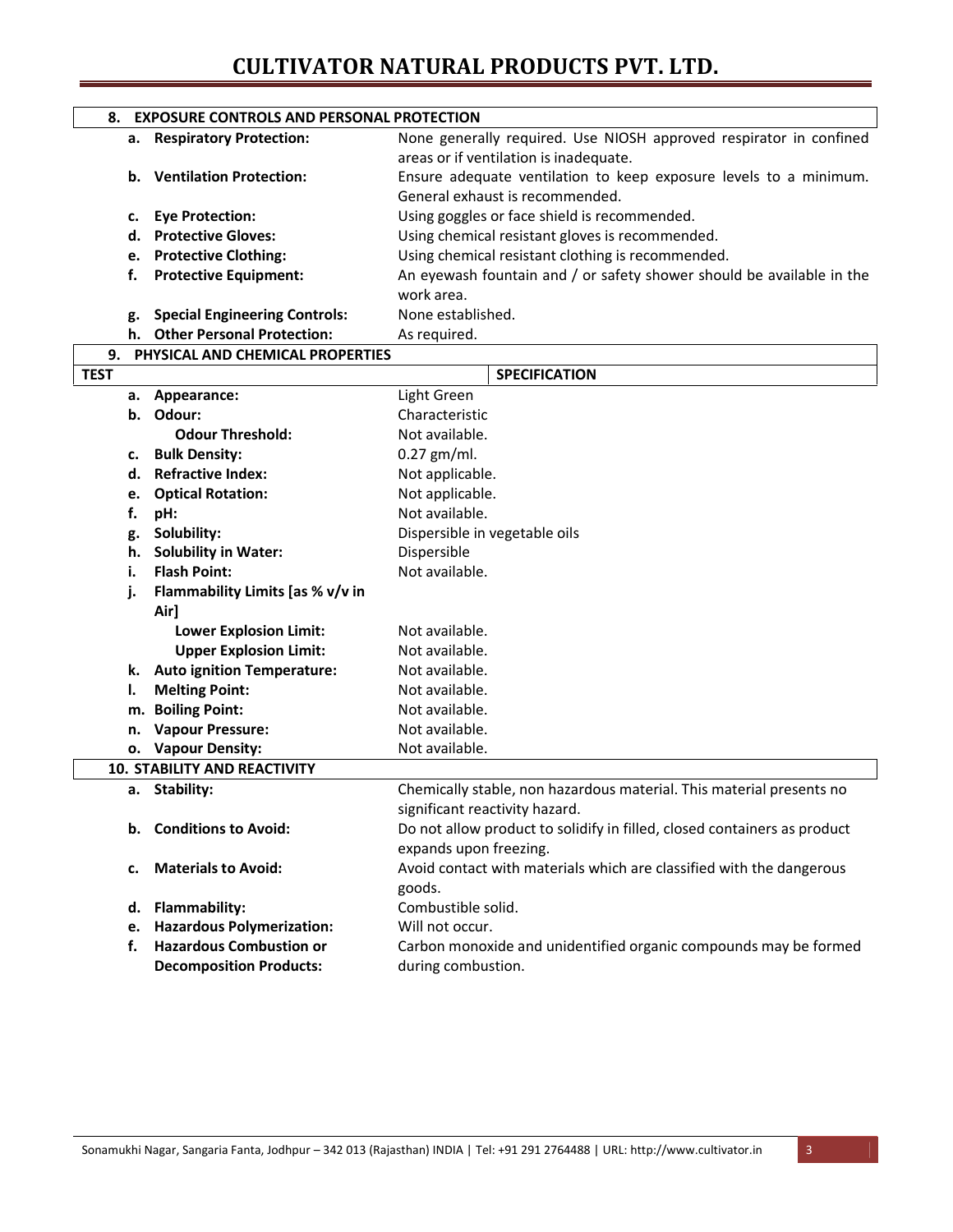|    | <b>11. TOXICOLOGICAL INFORMATION</b>    |                                                                         |
|----|-----------------------------------------|-------------------------------------------------------------------------|
|    | a. Acute Toxicity                       |                                                                         |
|    | LD50 [Oral]:                            | Not tested on animals - So not available.                               |
|    | LD50 [Dermal]:                          | Not tested on animals - So not available.                               |
|    | LC50 [Inhalation]:                      | Not tested on animals - So not available.                               |
|    | b. Exposure Limits                      | There is a blanket recommendation of 10 mg/m3 for inspirable dusts or   |
|    |                                         | mists when limits have not otherwise been established.                  |
|    | <b>OSHA TWA:</b>                        | None established.                                                       |
|    | <b>OSHA STEL:</b>                       | None established.                                                       |
|    | <b>ACGIH TWA:</b>                       | None established.                                                       |
|    | <b>ACGIH STEL:</b>                      | None established.                                                       |
|    | <b>NOHSC TWA:</b>                       | None established.                                                       |
|    | <b>NOHSC STEL:</b>                      | None established.                                                       |
| c. | <b>Short Term Toxicity:</b>             | Not available.                                                          |
|    | d. Long Term Toxicity:                  | Not available.                                                          |
|    | e. Human Exposure Tests:                | Not available.                                                          |
|    | <b>12. ECOLOGICAL INFORMATION</b>       |                                                                         |
|    | a. Eco-toxicity:                        | None established. Avoid pollution to soil, rivers and the ocean.        |
|    | b. Mobility:                            | Low mobility in the soil.                                               |
| c. | <b>Persistence &amp; Degradability:</b> | Low persistence level and readily biodegradable.                        |
| d. | <b>Bio-accumulative Potential:</b>      | None established.                                                       |
|    | e. Other Adverse Effects:               | None established.                                                       |
|    | <b>13. DISPOSAL CONSIDERATION</b>       |                                                                         |
|    | a. Waste Material:                      | Place material and / or absorbent into sealed containers and dispose of |
|    |                                         | in accordance with current applicable laws and regulations. Refer to    |
|    |                                         | local Authority advice.                                                 |
|    | b. Contaminated Packaging:              | Dispose of in accordance with current applicable laws and regulations.  |
|    |                                         | Refer to local Authority advice.                                        |
| c. | Note:                                   | Empty containers can have residues, gases and mists. Use the proper     |
|    |                                         | Waste Disposal Methods & Procedures for Empties as well.                |
|    | <b>14. TRANSPORT INFORMATION</b>        |                                                                         |
|    | a. Transportation:                      | No special transport required.                                          |
|    | b. Proper Shipping Name:                | Not Regulated.                                                          |
| c. | <b>UN Number:</b>                       | Not allocated.                                                          |
|    | d. Packaging Group:                     | Not allocated.                                                          |
| е. | <b>DG Class:</b>                        | Not allocated.                                                          |
| f. | <b>Poison Schedule:</b>                 | Not Scheduled.                                                          |
| g. | <b>Hazchem Code:</b>                    | Not allocated.                                                          |
|    | <b>15. REGULATORY INFORMATION</b>       |                                                                         |
|    | <b>Risk Symbols:</b><br>а.              | Not allocated.                                                          |
|    | <b>Risk Phrases:</b><br>b.              | Not allocated.                                                          |
|    | <b>Safety Phrases:</b><br>c.            | Not allocated.                                                          |
|    | <b>Warning Statements:</b><br>d.        | Not allocated.                                                          |
|    | <b>Safety Directions:</b><br>e.         | Not allocated.                                                          |
|    | <b>Standard Statements:</b><br>f.       | Not allocated.                                                          |